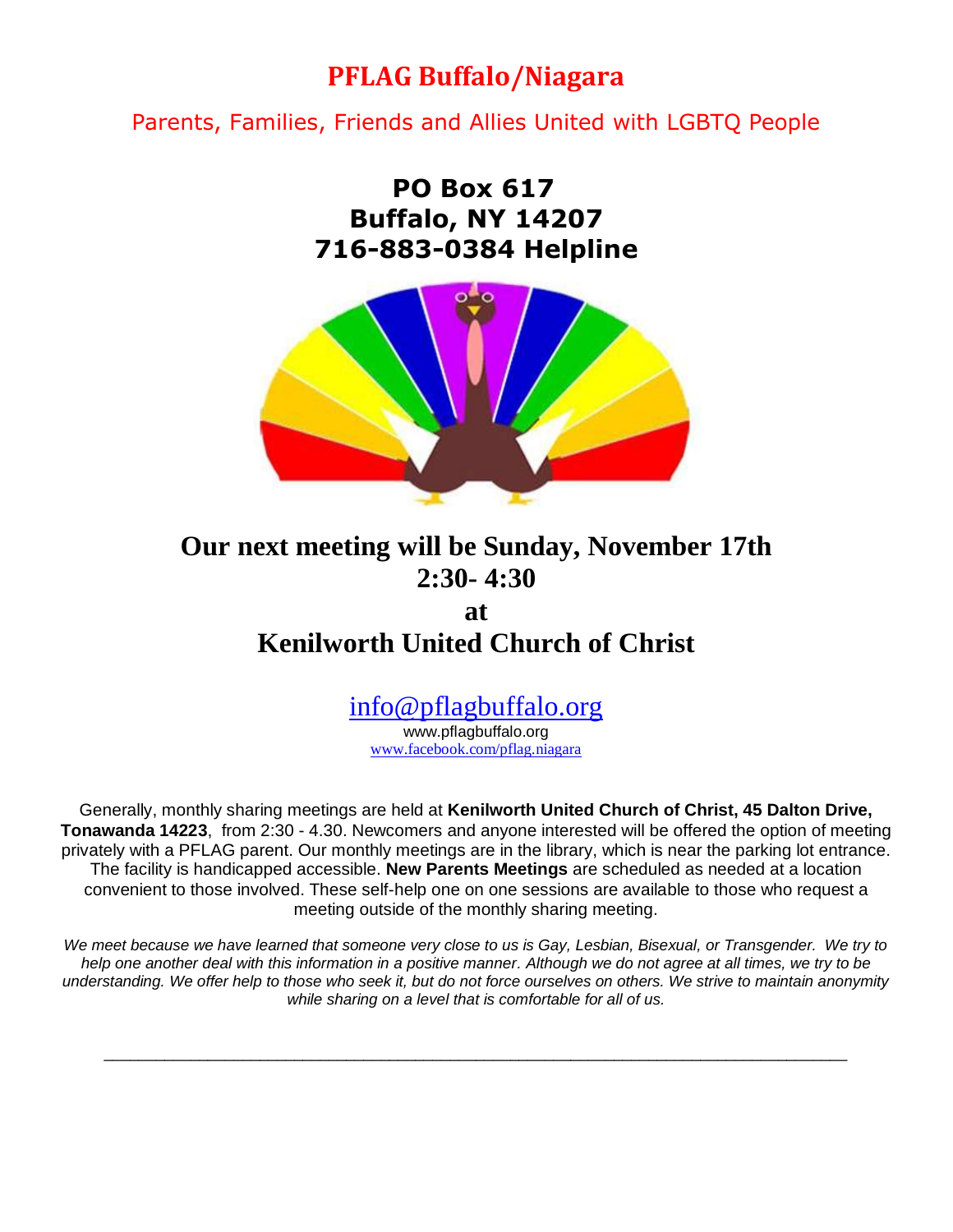### *THE CENTRAL LIBRARY AND PFLAG CELEBRATE LGBTQ HISTORY*

 PFLAG and the Buffalo and Erie County Library highlighted fiction and non-fiction LGBTQ-themed books during October as it celebrated LGBTQ History Month.

Also, on the afternoon of October  $16<sup>th</sup>$ , there was a panel of speakers on LGBTQ history who shared insights and information in The Ring of Knowledge. PFLAG's friend Ari Moore was one of the panelists.

We thank the Central Library for its efforts to always educate and enlighten

### *NEW IN OUR STATE*

Except from "Policy Matters October 2019 pflag.org

 New York will soon be the first state in the country to offer [veterans'](https://nam11.safelinks.protection.outlook.com/?url=https%3A%2F%2Fdefault.salsalabs.org%2FTe68bdcec-a302-4686-9c6f-720e81ab788b%2F014f26c5-1282-4186-b1fd-541691da19f8&data=02%7C01%7C%7Ce601c2ce61b54bdefabc08d749047219%7C84df9e7fe9f640afb435aaaaaaaaaaaa%7C1%7C0%7C637058155745162459&sdata=%2BBk8zG5LRoBLHhB3TnOw1RAESrfdvcQdOrJDVKR99pY%3D&reserved=0) services staff all certified in LGBTQ and cultural [competency,](https://nam11.safelinks.protection.outlook.com/?url=https%3A%2F%2Fdefault.salsalabs.org%2FTe68bdcec-a302-4686-9c6f-720e81ab788b%2F014f26c5-1282-4186-b1fd-541691da19f8&data=02%7C01%7C%7Ce601c2ce61b54bdefabc08d749047219%7C84df9e7fe9f640afb435aaaaaaaaaaaa%7C1%7C0%7C637058155745162459&sdata=%2BBk8zG5LRoBLHhB3TnOw1RAESrfdvcQdOrJDVKR99pY%3D&reserved=0) the Modern Military Association of America announced.

 Its *[Rainbow](https://nam11.safelinks.protection.outlook.com/?url=https%3A%2F%2Fdefault.salsalabs.org%2FTa87076b8-f7fd-4691-893b-055f4f288ca1%2F014f26c5-1282-4186-b1fd-541691da19f8&data=02%7C01%7C%7Ce601c2ce61b54bdefabc08d749047219%7C84df9e7fe9f640afb435aaaaaaaaaaaa%7C1%7C0%7C637058155745172463&sdata=exI1TtjYspg4XLZzy7mjf0V8bytZolHw0EQNd1xb6%2Bc%3D&reserved=0) Shield* program will provide LGBT and HIV-positive competency training to the entire New York State Division of Veterans' Services. About 90 of the division's employees will receive the Association's training.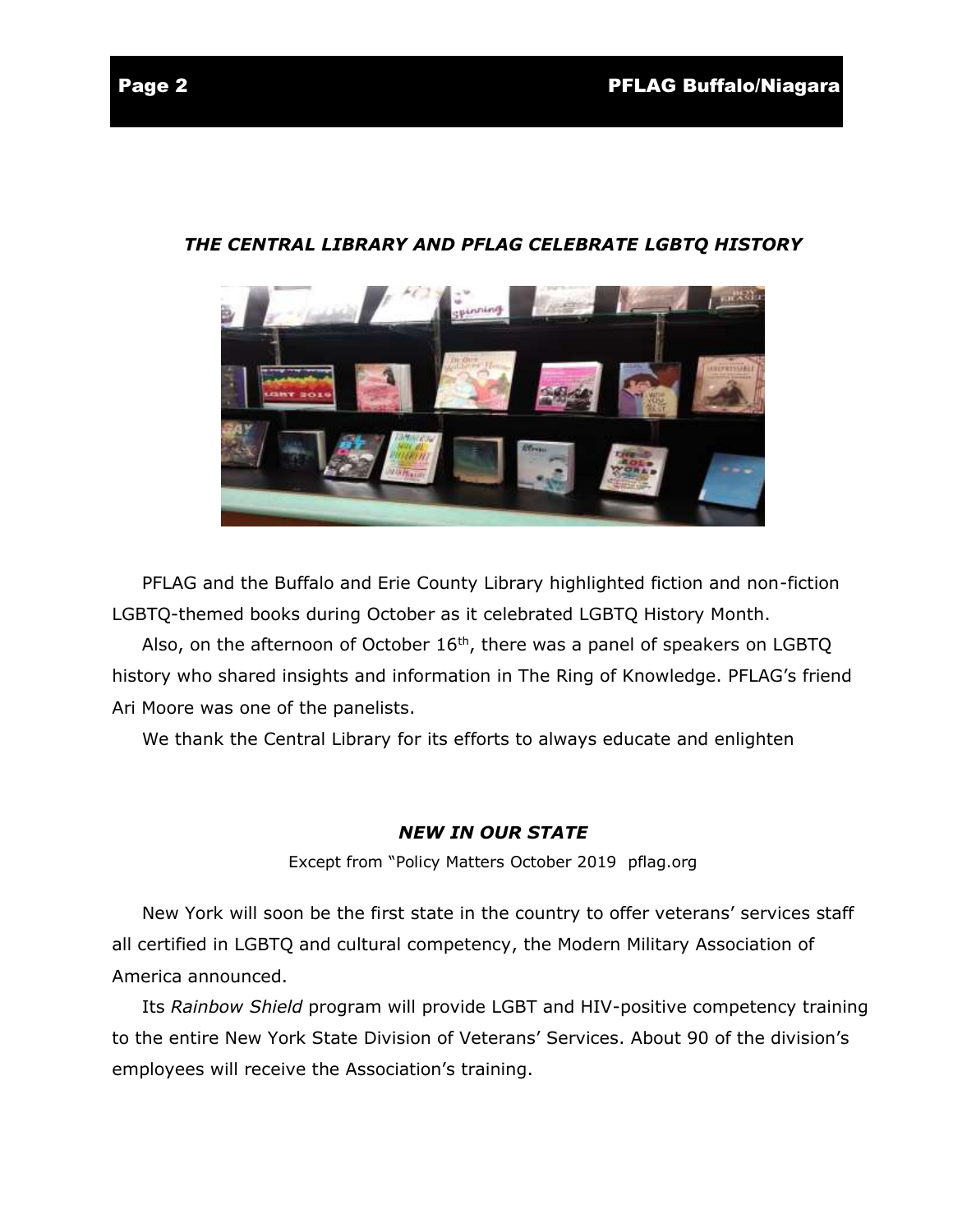

### *GLYS CELEBRATION HELD AT BABEVILLE*

 Gay and Lesbian Youth Services of Western New York (GLYS) held its annual GAYLA on October 22nd. PFLAG was a sponsor of this event.

 Asbury Hall on Delaware was the setting for the gathering where Timothy J. Moran was honored posthumously. A long time GLYS board member and supporter, Mr. Moran was invaluable to the development and success of GLYS. PFLAG's secretary Lisbeth Ball attended the yearly celebration and fundraiser. She shared some thoughts of the evening below.

 *As a proud parent and board member of PFLAG, I was honored to attend the 36th Anniversary GAYLA 2019. Asbury Hall was bursting with pride, love, and commitment to a better future for our LGBTQ youth.*

 *GLYS is there for our GSA conferences, The Diversity Prom, and day to day support for youth.* 

 *As Carlos Jones, GLYS board member, said at the end of the GAYLA, "I see you" to everyone. Thank you, GLYS, for serving our youth. We see you GLYS, we support you, and we stand with you*.